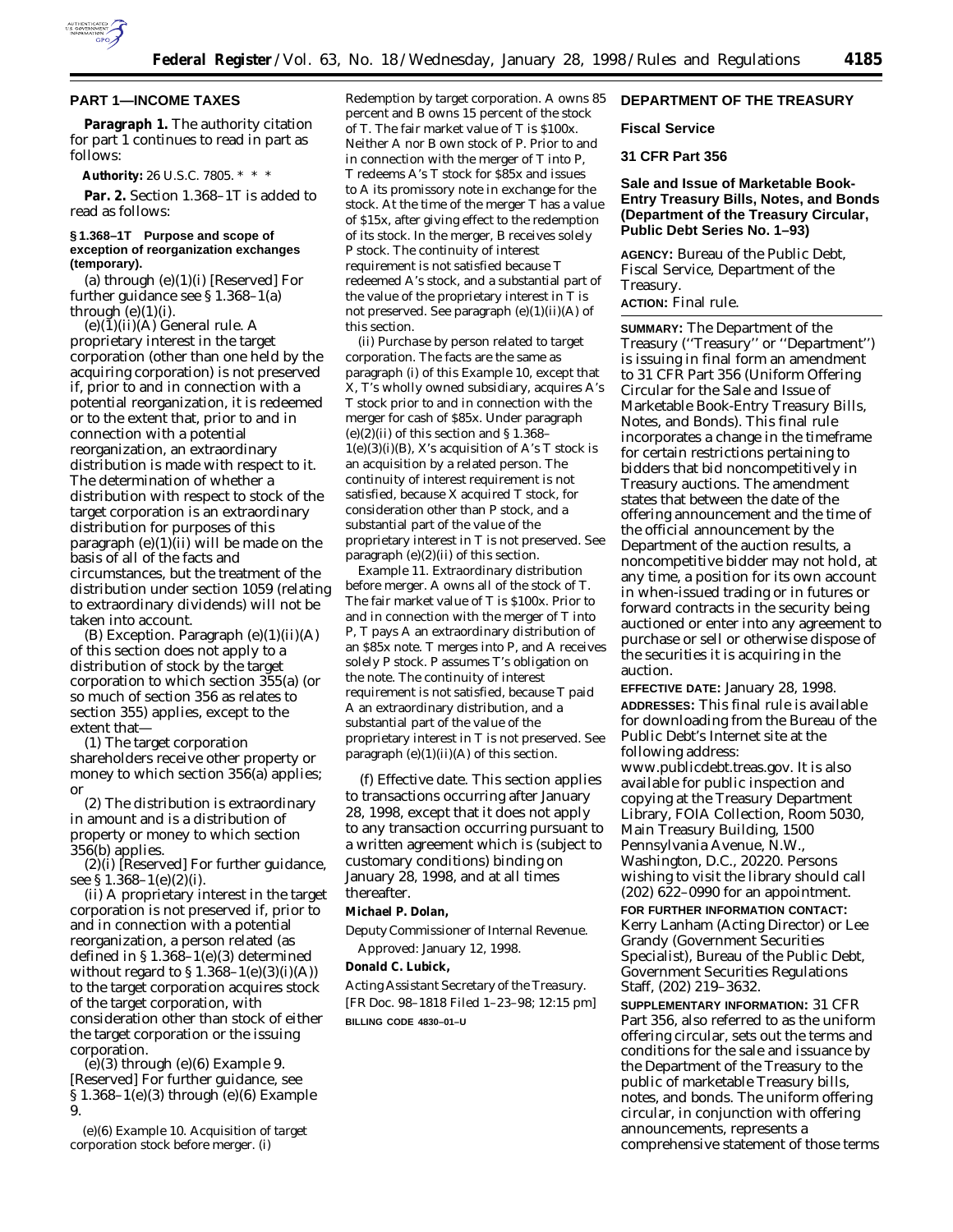and conditions.<sup>1</sup> This final rule amends paragraph 356.12(b)(2), ''Additional restrictions,'' and is applicable to bidders bidding noncompetitively for their own account in Treasury security auctions.

The current rule under paragraph 356.12(b)(2) provides that a bidder may not bid noncompetitively for its own account if, in the security being auctioned, it holds or has held a position in when-issued trading or in futures or forward contracts at any time between the date of the offering announcement and the designated closing time for the receipt of competitive tenders in the auction. Further, the paragraph provides that prior to the designated closing time for receipt of competitive bids a noncompetitive bidder may not enter into any agreement to purchase or sell or otherwise dispose of the securities it is acquiring in the auction.

The noncompetitive bidding option's objective is to achieve a broader distribution of Treasury securities by allowing relatively small investors, who may not have current market information, to participate successfully in Treasury auctions by providing assurance that they can obtain a limited amount of securities without competition. As stated in the January 1992 *Joint Report on the Government Securities Market* (''Joint Report''), noncompetitive bidding allows the small investor to purchase securities at a current market yield by eliminating the risk that a prospective investor might bid a yield that is too high and not obtain the securities desired or might bid a yield that is too low and pay too much for the securities. 2 The restriction on noncompetitive bidders under current paragraph 356.12(b)(2), which is discussed above, is directed at limiting the noncompetitive bidding option to small, less sophisticated bidders.

The noncompetitive bidding option is not intended to be used as a substitute for competitive bidding, which is available to all investors. The Joint Report referenced several instances of investors using noncompetitive awards for what appeared to be arbitrage purposes that went against the spirit of the noncompetitive award system. 3

The Department has reexamined the situation where bidders bid noncompetitively for their own accounts in an auction and also enter into positions in the security being auctioned in the when-issued, futures, or forward markets, and has determined that further tightening of the noncompetitive bidding restriction is necessary. The Department views a bidder in an auction who enters into a position in the when-issued or futures or forward markets in the same security being auctioned, prior to the time of Treasury's announcement of the auction results as a sophisticated bidder who should be bidding competitively, not noncompetitively.

Accordingly, paragraph 356.12(b)(2) of the uniform offering circular is amended to state that between the date of the offering announcement and the time of the official announcement by the Department of the auction results, a noncompetitive bidder may not hold, at any time, a position for its own account in when-issued trading or in futures or forward contracts in the security being auctioned or enter into any agreement to purchase or sell or otherwise dispose of the securities it is acquiring in the auction. The amended paragraph now also states that, for purposes of this paragraph, futures contracts include those: (i) that require delivery of the specific security being auctioned; (ii) for which the security being auctioned is one of several securities that may be delivered; or (iii) that are cash-settled.

The Department notes that for the purposes of amended paragraph 356.12(b)(2), the meaning of ''futures contracts'' is different, and significantly broader, than it is for the net long position calculation purposes pursuant to paragraph 356.13(b) of this part. For net long position reporting purposes, ''futures contracts'' encompass only those contracts that require delivery of the specific security being auctioned. The different meanings of ''futures contracts'' in paragraphs 356.12(b) and 356.13(b) reflect the different objectives of the two provisions. The net long position reporting requirement in section 356.13 is used to enforce Treasury's policy that no bidder in an auction of a particular security will have acquired more than 35 percent of the amount awarded to the public and, accordingly, the focus is on control of the specific security being auctioned. This results in a narrower approach by excluding futures contracts that are cash-settled and those requiring delivery of securities other than the specific security being auctioned, since these two types of contracts do not constitute control of the specific

security being auctioned. In contrast, the restrictions on noncompetitive bidders at paragraph 356.12(b)(2) are intended to limit the noncompetitive bidding option to small, less sophisticated bidders, and therefore, the restrictions encompass a broader range of positions in futures contracts.

The modifications to paragraph 356.12(b)(2) extend the applicable deadline for this noncompetitive bidding restriction to the time of the announcement of the auction results, which is later than the designated closing time for receipt of competitive tenders in an auction. After the conclusion of an auction, the Department makes an official announcement of the auction results through a press release. Once Treasury announces the auction results, the various electronic financial wire services (e.g., Dow Jones, Reuters, Bloomberg, Bridge News, Associated Press) quickly disseminate this information, as do other major news and financial publications. Thus, a noncompetitive bidder that wants to know if the auction results have been announced can check for the results over various electronic wire services. Once the official announcement by the Department of the auction results is released, noncompetitive bidders in that particular auction may enter into positions in when-issued trading or in futures or forward contracts for the security just auctioned or may enter into agreements to purchase or sell or otherwise dispose of the securities acquired in the auction.

The Department also notes that paragraph 356.15(b) of the uniform offering circular, which sets out the terms of bidding through investment advisers, provides that regardless of whether the bid for a controlled account is in the name of the investment adviser or in the name of the controlled account, the account is subject to the noncompetitive bidding restrictions contained in paragraph 356.12(b). This means that the changes contained in this amendment to the uniform offering circular apply to bidders in an auction that are bidding noncompetitively through an investment adviser, as well as all other noncompetitive bidders in the auction.

### **Procedural Requirements**

This final rule does not meet the criteria for a ''significant regulatory action'' pursuant to Executive Order 12866.

Because this rule relates to public contracts and procedures for United States securities, the notice, public comment, and delayed effective date

<sup>&</sup>lt;sup>1</sup>The uniform offering circular was published as a final rule on January 5, 1993 (58 FR 412). The circular, as amended, is codified at 31 CFR Part 356.

<sup>2</sup> Department of the Treasury, Securities and Exchange Commission, and Board of Governors of the Federal Reserve System, *Joint Report on the Government Securities Market,* (January 1992), p.  $A-2$ .

<sup>3</sup>*See supra* note 2, at p. B–50.